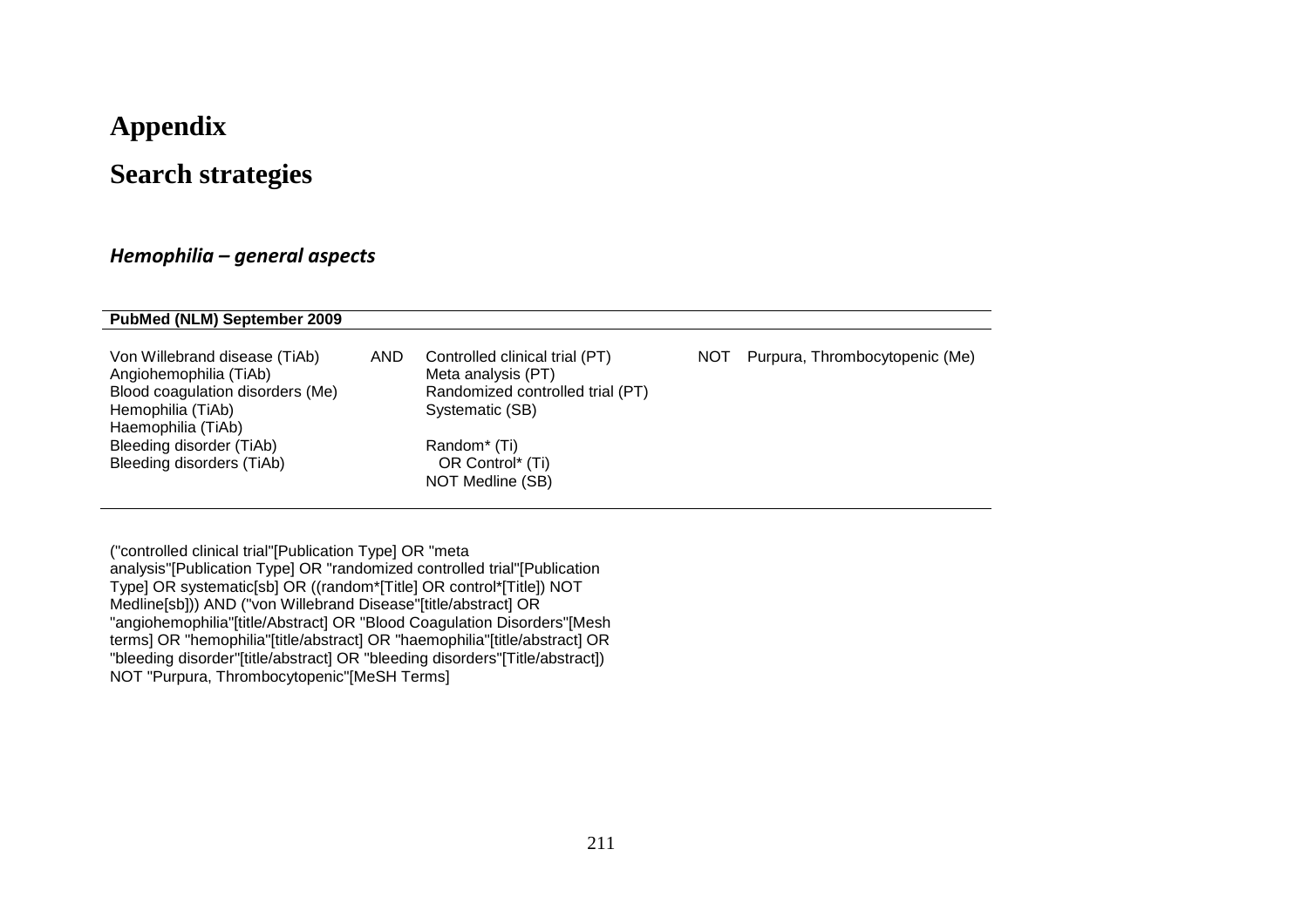### *Hemophilia – general aspects*

#### **Embase.com (Elsevier) September 2009**

| Blood clotting factor deficiency (Exp, MJR)<br><b>AND</b><br>Von Willebrand disease (Ti)<br>Angiohemophilia (Ti)<br>Angiohaemophilia (Ti)<br>Hemophilia (Ti)<br>Haemophilia (Ti)<br>Bleeding disorder (Ti)<br>Bleeding disorders (Ti) | Clinical trial (Exp)<br>NOT.<br>Intervention study (De)<br>Longitudinal study (De)<br>Prospective study (De)<br>Meta analysis (De)<br>Systematic review (De)<br>Random <sup>*</sup> (Ti)<br>Control <sup>*</sup> (Ti) | Thrombocytopenic purpura (Exp) |
|---------------------------------------------------------------------------------------------------------------------------------------------------------------------------------------------------------------------------------------|-----------------------------------------------------------------------------------------------------------------------------------------------------------------------------------------------------------------------|--------------------------------|
|---------------------------------------------------------------------------------------------------------------------------------------------------------------------------------------------------------------------------------------|-----------------------------------------------------------------------------------------------------------------------------------------------------------------------------------------------------------------------|--------------------------------|

('blood clotting factor deficiency'/exp/mjOR 'von willebrand disease':ti OR 'angiohemophilia':ti OR 'angiohaemophilia':ti OR 'hemophilia':ti OR 'haemophilia':ti OR 'bleeding disorder':ti OR 'bleeding disorders':ti) AND ('clinical trial'/exp OR 'intervention study':de OR 'longitudinal study':de OR 'prospective study':de OR 'meta analysis':de OR 'systematic review':de OR random\*:ti OR control\*:ti) NOT 'thrombocytopenic purpura'/exp AND [embase]/lim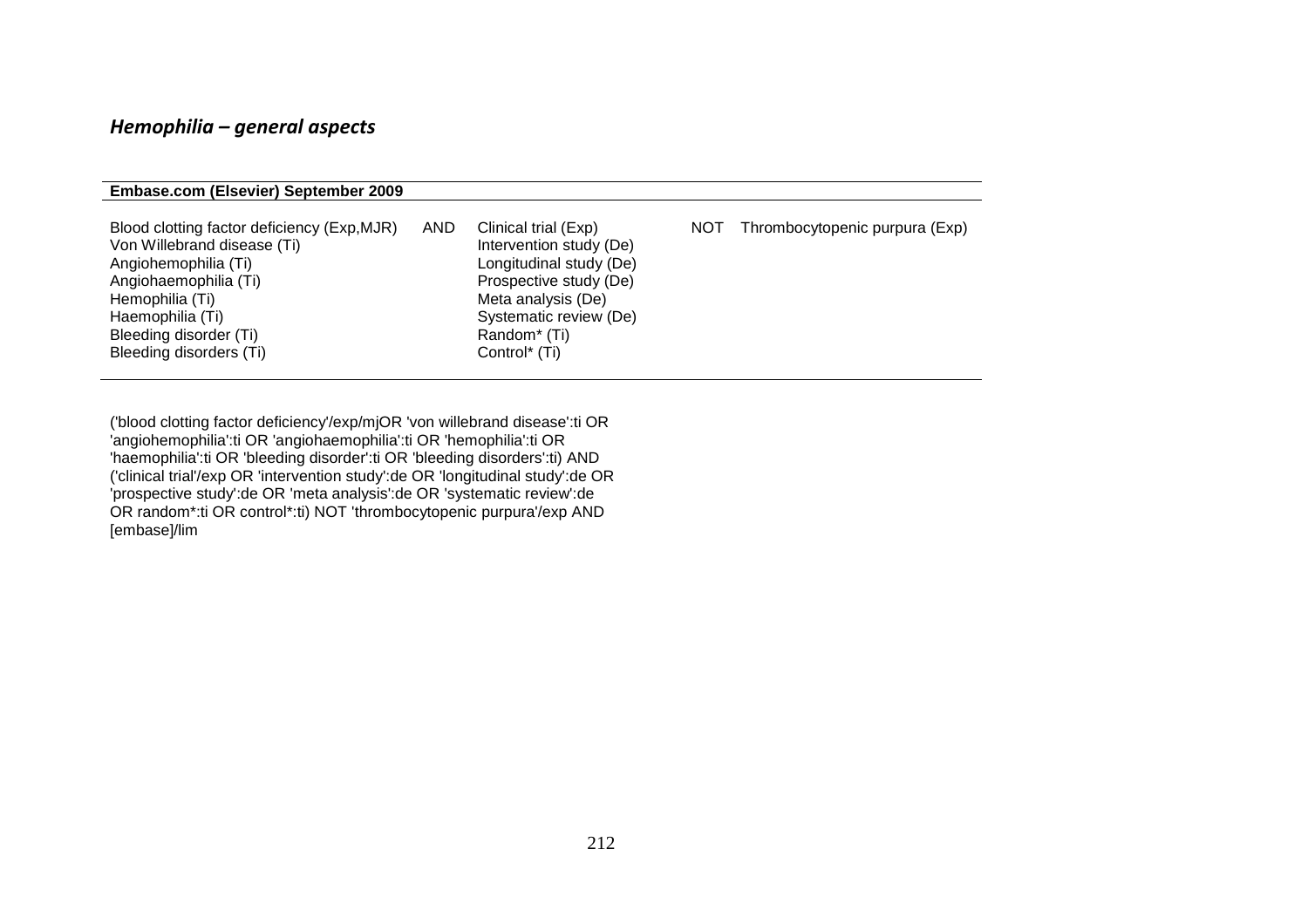### *Hemophilia – general aspects*

#### **CENTRAL (Wiley) September 2009**

Von willebrand disease (TiAb) NOT Purpura, thrombocytopenic (Me) Angiohemophilia (TiAb) Hemophilia<sup>(TiAb)</sup> Haemophilia (TiAb) Bleeding disorder (TiAb) Bleeding disorders (TiAb) Blood coagulation disorders (Me)

#1 [\(von willebrand disease\):ti,ab OR \(angiohemophilia\):ti,ab OR](http://www3.interscience.wiley.com/cochrane/searchHistory?mode=runquery&qnum=1)  [\(hemophilia\):ti,ab](http://www3.interscience.wiley.com/cochrane/searchHistory?mode=runquery&qnum=1) 

[OR \(haemophilia\):ti,ab OR \(bleeding disorder\):ti,ab OR](http://www3.interscience.wiley.com/cochrane/searchHistory?mode=runquery&qnum=1) 

[\(bleeding disorders\):ti,ab](http://www3.interscience.wiley.com/cochrane/searchHistory?mode=runquery&qnum=1) 

#2 [MeSH descriptor Blood Coagulation Disorders explode all trees](http://www3.interscience.wiley.com/cochrane/searchHistory?mode=runquery&qnum=2)<br>#3 MeSH descriptor Purpura, Thrombocytopenic explode all trees

[MeSH descriptor Purpura, Thrombocytopenic explode all trees](http://www3.interscience.wiley.com/cochrane/searchHistory?mode=runquery&qnum=3)

#4 [\(\( #1 OR #2 \) AND NOT #3\)](http://www3.interscience.wiley.com/cochrane/searchHistory?mode=runquery&qnum=4)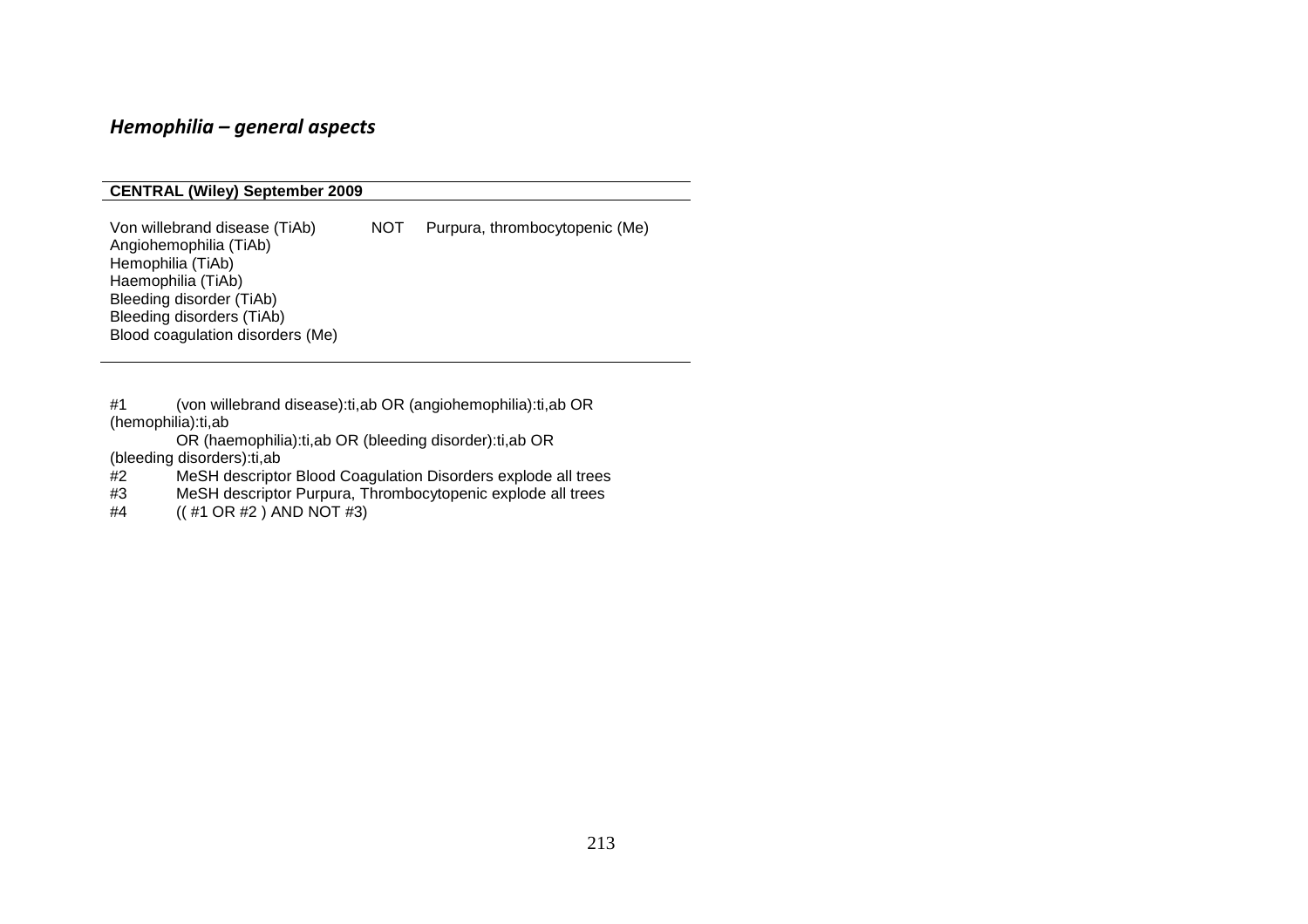#### *Hemophilia – hemorrhage*

#### **Embase.com (Elsevier) September 2009**

| Blood clotting disorder/DT (De)<br>Blood clotting disorder/TH (De)<br>Blood clotting disorder/CO (De)<br>Blood clotting disorder/DM (De)<br>Blood clotting disorder/PC (De)<br>Hemorrhage/DT (De)<br>Hemorrhage/TH (De)<br>Hemorrhage/CO (De)<br>Hemorrhage/DM (De)<br>Hemorrhage/PC (De) | <b>AND</b> | Blood clotting factor deficiency (Exp)<br>Von willebrand disease (TiAb)<br>Angiohemophilia (TiAb)<br>Angiohaemophilia (TiAb)<br>Hemophilia (TiAb)<br>Haemophilia (TiAb)<br>Bleeding disorder (TiAb)<br>Bleeding disorders (TiAb) | <b>AND</b> | Clinical trial (Exp)<br>Intervention study (De)<br>Longitudinal study (De)<br>Prospective study (De)<br>Meta analysis (De)<br>Systematic review (De)<br>Random <sup>*</sup> (Ti)<br>Control* (Ti) | NOT | Thrombocytopenic purpura (Exp) |
|-------------------------------------------------------------------------------------------------------------------------------------------------------------------------------------------------------------------------------------------------------------------------------------------|------------|----------------------------------------------------------------------------------------------------------------------------------------------------------------------------------------------------------------------------------|------------|---------------------------------------------------------------------------------------------------------------------------------------------------------------------------------------------------|-----|--------------------------------|
| Hemorrhage (TiAb)<br>OR Haemorrhage (TiAb)<br>OR Bleeding (TiAb)<br>AND Life threatening (TiAb)<br>OR Fatal (TiAb)                                                                                                                                                                        |            |                                                                                                                                                                                                                                  |            |                                                                                                                                                                                                   |     |                                |

(('blood clotting disorder'/dm\_dt,dm\_th,dm\_co,dm\_dm,dm\_pc 'hemorrhage'/dm\_dt,dm\_th,dm\_co,dm\_dm,dm\_pc OR ('hemorrhage':ti,ab OR 'haemorrhage':ti,ab OR 'bleeding':ti,ab) AND ('life threatening':ti,ab OR 'fatal':ti,ab)) AND ('blood clotting factor deficiency'/exp OR 'von willebrand disease':ti,ab OR 'angiohemophilia':ti,ab OR 'angiohaemophilia':ti,ab OR 'hemophilia':ti,ab OR 'haemophilia':ti,ab OR 'bleeding disorder':ti,ab OR 'bleeding disorders':ti,ab) AND ('clinical trial'/exp OR 'intervention study':de OR 'longitudinal study':de OR 'prospective study':de OR 'meta analysis':de OR 'systematic review':de OR random\*:ti OR control\*:ti) NOT 'thrombocytopenic purpura'/exp AND [embase]/lim)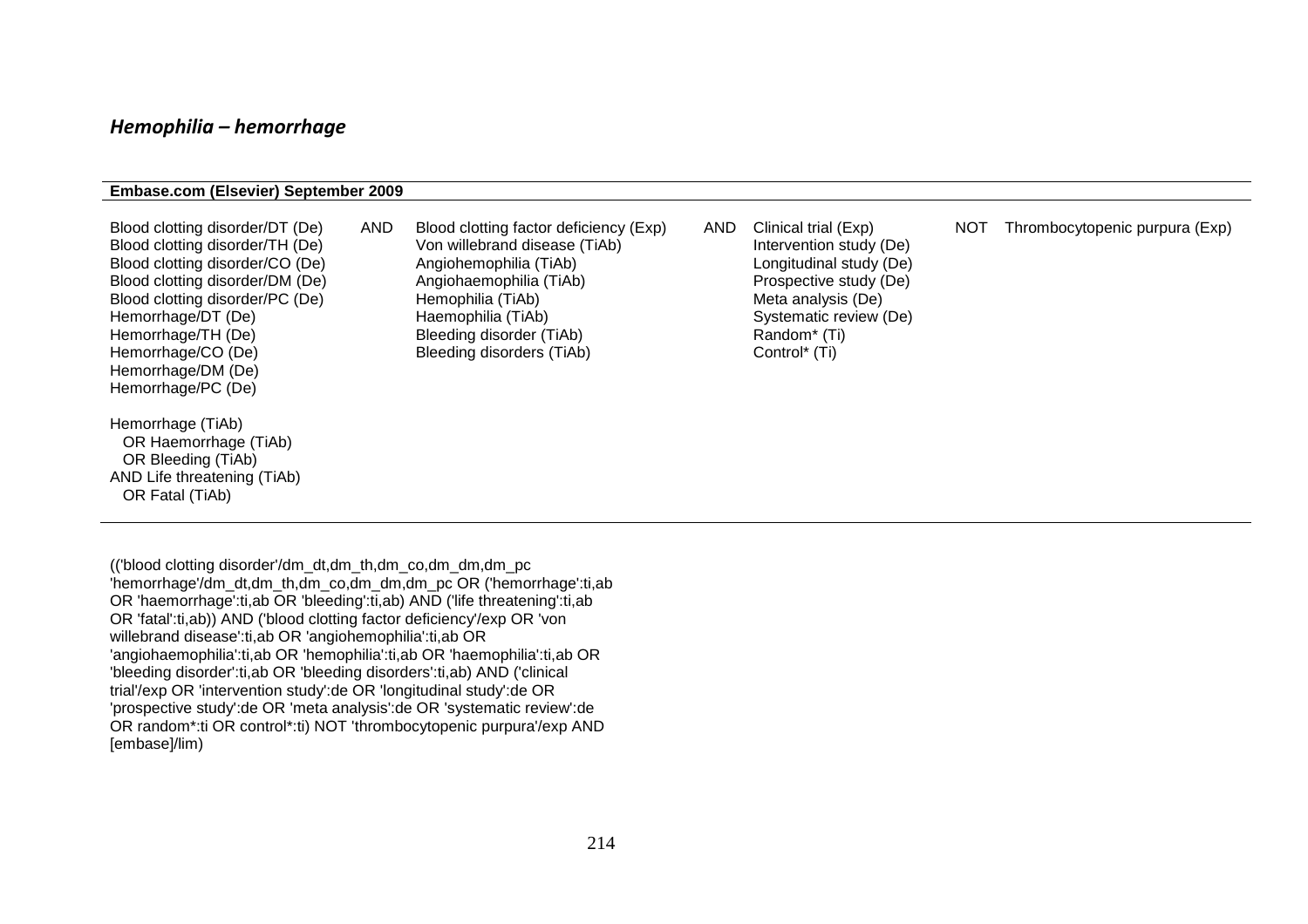#### *Hemophilia – arthropathy*

#### **Embase.com (Elsevier) September 2009**

| Hemophilic arthropathy (TiAb)<br>OR Haemophilic arthropathy (TiAb)<br><b>AND Prevention (TiAb)</b><br>OR Prevention (EXP)<br>OR Prophylaxis (TiAb)<br>OR Prophylactic (TiAb) | <b>AND</b> | Blood clotting factor deficiency (Exp)<br>Von willebrand disease (TiAb)<br>Angiohemophilia (TiAb)<br>Angiohaemophilia (TiAb)<br>Hemophilia (TiAb)<br>Haemophilia (TiAb)<br>Bleeding disorder (TiAb) | <b>AND</b> | Clinical trial (Exp)<br>Intervention study (De)<br>Longitudinal study (De)<br>Prospective study (De)<br>Meta analysis (De)<br>Systematic review (De)<br>Random <sup>*</sup> (Ti) | <b>NOT</b> | Thrombocytopenic purpura (Exp) |
|------------------------------------------------------------------------------------------------------------------------------------------------------------------------------|------------|-----------------------------------------------------------------------------------------------------------------------------------------------------------------------------------------------------|------------|----------------------------------------------------------------------------------------------------------------------------------------------------------------------------------|------------|--------------------------------|
| Arthroplasty (Exp)<br>Arthrodesis (Exp)<br>Arthroplast* (Ti)<br>Surgery (Ti)<br>Surgical (Ti)<br>Arthrodesis (Ti)                                                            |            | Bleeding disorders (TiAb)                                                                                                                                                                           |            | Control <sup>*</sup> (Ti)                                                                                                                                                        |            |                                |

(((('hemophilic arthropathy':ti,ab OR 'haemophilic arthropathy':ti,ab) AND ('prevention':ti,ab OR 'prevention'/exp OR 'prophylaxis':ti,ab OR 'prophylactic':ti,ab)) OR 'arthroplasty'/exp OR 'arthrodesis'/exp OR arthroplast\*:ti OR 'surgery':ti OR 'surgical':ti OR 'arthrodesis':ti) AND ('blood clotting factor deficiency'/exp OR 'von willebrand disease':ti,ab OR 'angiohemophilia':ti,ab OR 'angiohaemophilia':ti,ab OR 'hemophilia':ti,ab OR 'haemophilia':ti,ab OR 'bleeding disorder':ti,ab OR 'bleeding disorders':ti,ab) AND ('clinical trial'/exp OR 'intervention study':de OR 'longitudinal study':de OR 'prospective study':de OR 'meta analysis':de OR 'systematic review':de OR random\*:ti OR control\*:ti) NOT 'thrombocytopenic purpura'/exp AND [embase]/lim)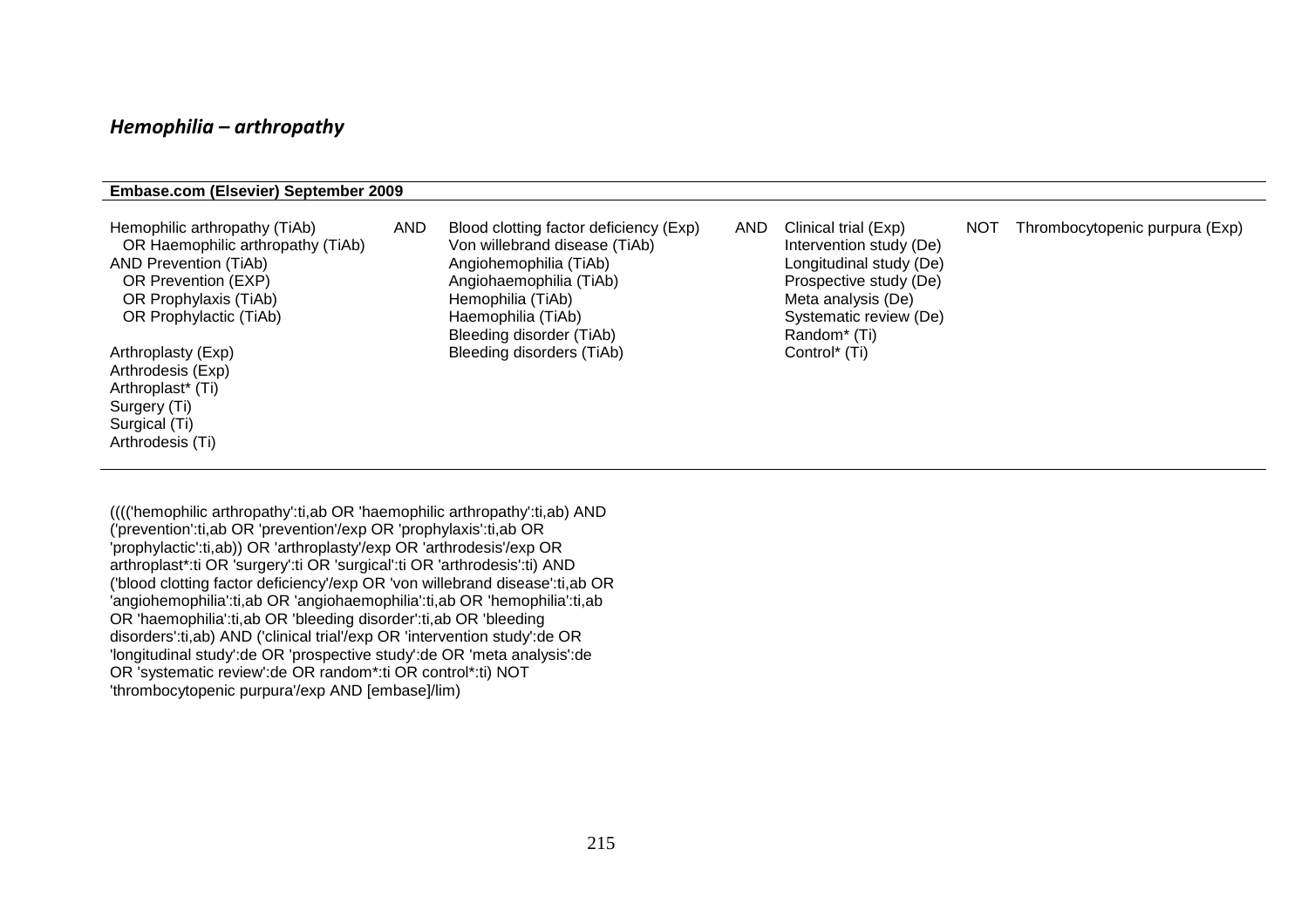## *Hemophilia – arthropathy*

#### **CENTRAL (Wiley) September 2009**

Hemophilic arthropathy (TiAb) Haemophilic arthropathy (TiAb)

#1 [\(hemophilic arthropathy\):ti,ab OR \(haemophilic](http://www3.interscience.wiley.com/cochrane/searchHistory?mode=runquery&qnum=1)  [arthropathy\):ti,ab](http://www3.interscience.wiley.com/cochrane/searchHistory?mode=runquery&qnum=1)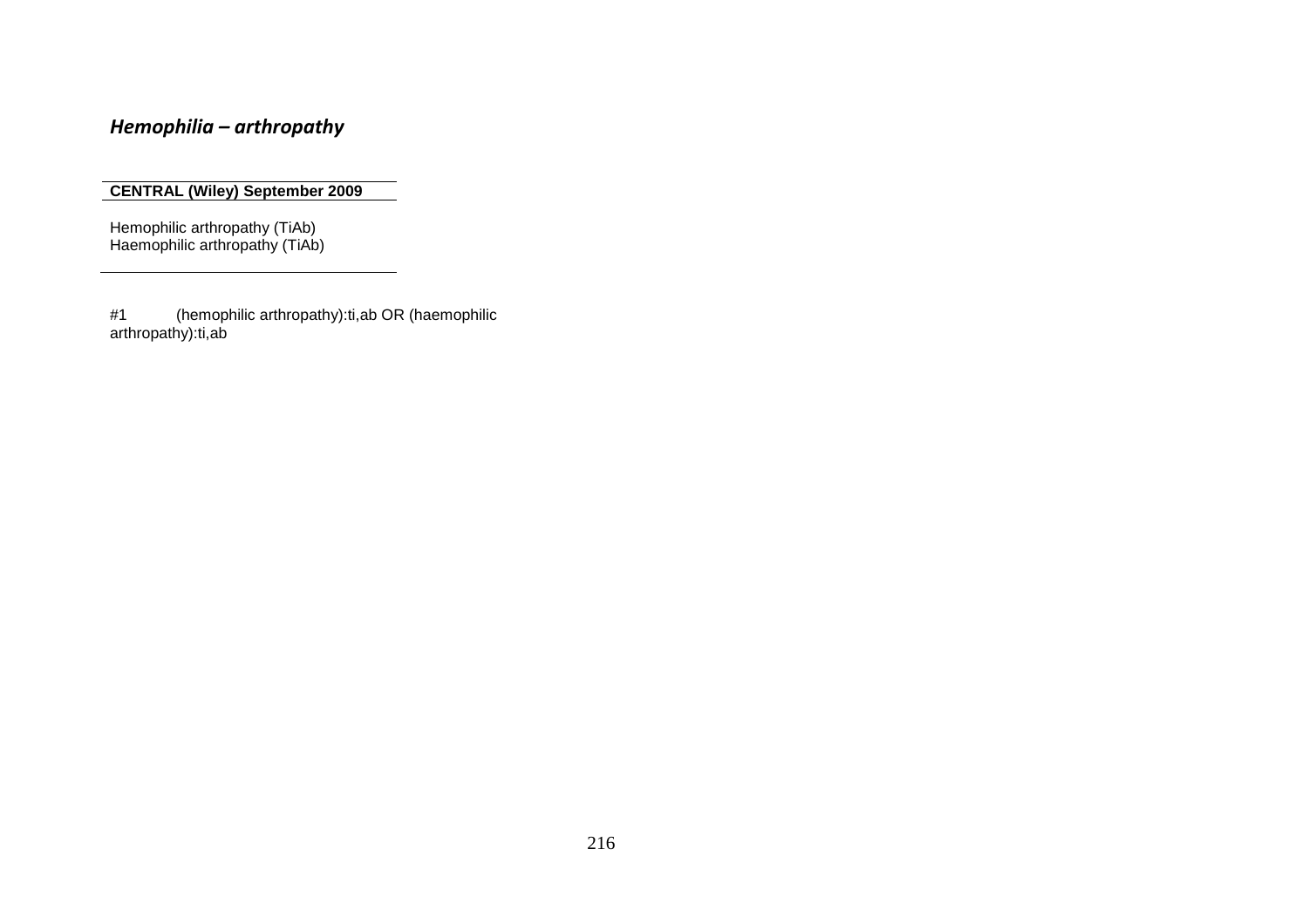### *Hemophilia – inhibitors*

#### **Embase.com (Elsevier) September 2009**

| Inhibitor (TiAb)<br>Inhibitors (TiAb) | AND | Blood clotting factor deficiency (Exp)<br>Von willebrand disease (TiAb)<br>Angiohemophilia (TiAb)<br>Angiohaemophilia (TiAb)<br>Hemophilia (TiAb)<br>Haemophilia (TiAb)<br>Bleeding disorder (TiAb)<br>Bleeding disorders (TiAb) | <b>AND</b> | Clinical trial (Exp)<br>Intervention study (De)<br>Longitudinal study (De)<br>Prospective study (De)<br>Meta analysis (De)<br>Systematic review (De)<br>Random <sup>*</sup> (Ti)<br>Control <sup>*</sup> (Ti) | <b>NOT</b> | Thrombocytopenic purpura (Exp) |
|---------------------------------------|-----|----------------------------------------------------------------------------------------------------------------------------------------------------------------------------------------------------------------------------------|------------|---------------------------------------------------------------------------------------------------------------------------------------------------------------------------------------------------------------|------------|--------------------------------|
|---------------------------------------|-----|----------------------------------------------------------------------------------------------------------------------------------------------------------------------------------------------------------------------------------|------------|---------------------------------------------------------------------------------------------------------------------------------------------------------------------------------------------------------------|------------|--------------------------------|

((('inhibitor':ti,ab OR 'inhibitors':ti,ab) AND ('blood clotting factor deficiency'/exp OR 'von willebrand disease':ti,ab OR 'angiohemophilia':ti,ab OR 'angiohaemophilia':ti,ab OR 'hemophilia':ti,ab OR 'haemophilia':ti,ab OR 'bleeding disorder':ti,ab OR 'bleeding disorders':ti,ab) AND ('clinical trial'/exp OR 'intervention study':de OR 'longitudinal study':de OR 'prospective study':de OR 'meta analysis':de OR 'systematic review':de OR random\*:ti OR control\*:ti) NOT 'thrombocytopenic purpura'/exp) AND [embase]/lim)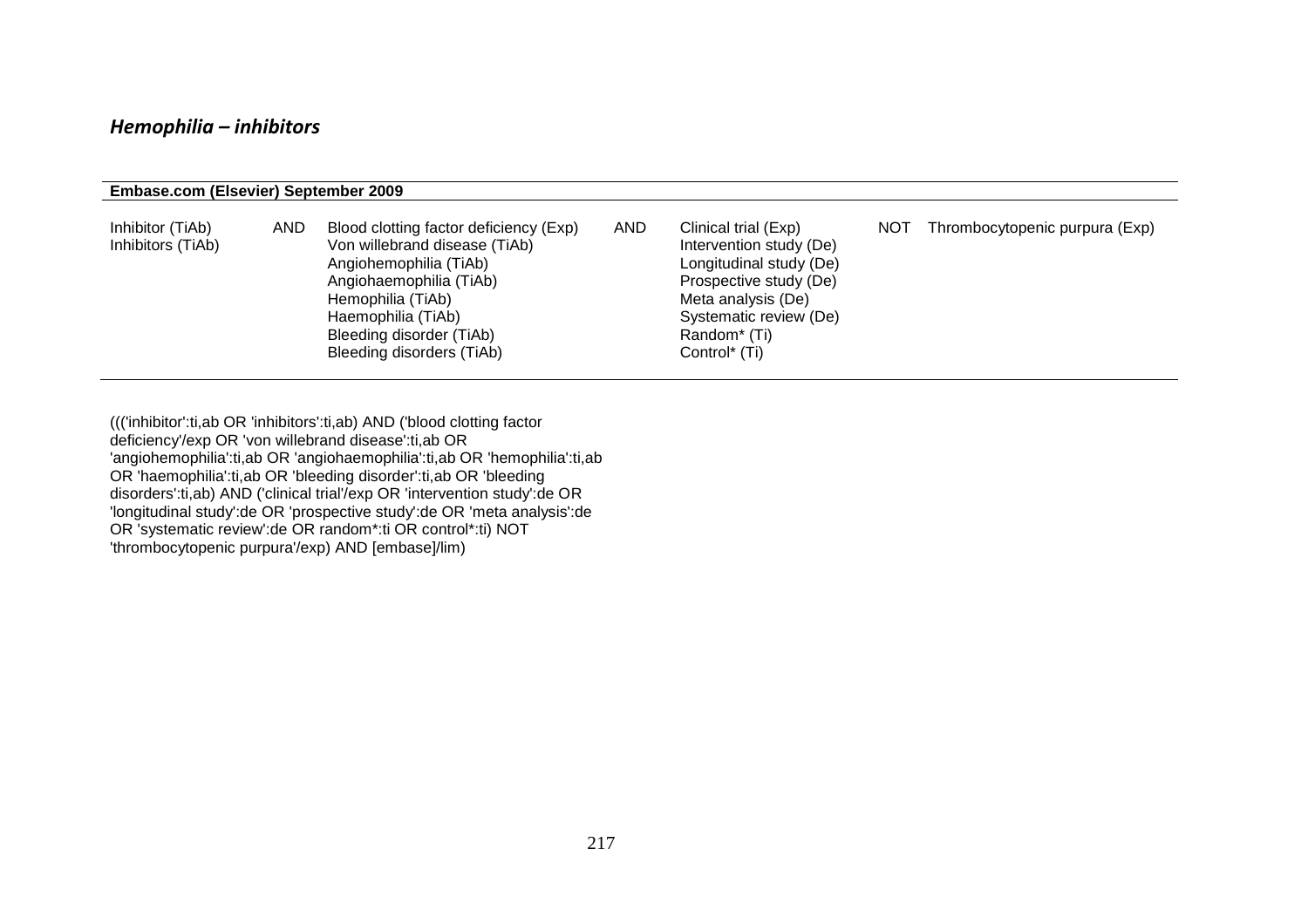### *Hemophilia – complications*

| PubMed (NLM) September 2009                                                                                                                                                             |            |                                     |     |                                                                  |     |                                 |
|-----------------------------------------------------------------------------------------------------------------------------------------------------------------------------------------|------------|-------------------------------------|-----|------------------------------------------------------------------|-----|---------------------------------|
| Blood coagulation disorders, inherited/CO (Me)<br>Blood coagulation disorders, inherited/DT (Me)<br>Blood coagulation disorders, inherited/TH (Me)<br>Blood coagulation disorders (MJR) | <b>AND</b> | Hemophilia (Ti)<br>Haemophilia (Ti) | AND | Clinical trial (PT)<br>Review (PT)<br>Retrospective studies (Me) | AND | Humans (Me)<br>AND English (La) |

("Blood Coagulation Disorders, Inherited/complications"[Mesh] OR "Blood Coagulation Disorders, Inherited/drug therapy"[Mesh] OR "Blood Coagulation Disorders, Inherited/therapy"[Mesh] OR "blood coagulation disorders"[MeSH Major Topic]) AND ("clinical trial"[Publication Type] OR "review"[publication type] OR "Retrospective studies"[MeSH Terms]) AND "humans"[MeSH Terms] AND "english"[Language] AND ("hemophilia"[title] OR "haemophilia"[title])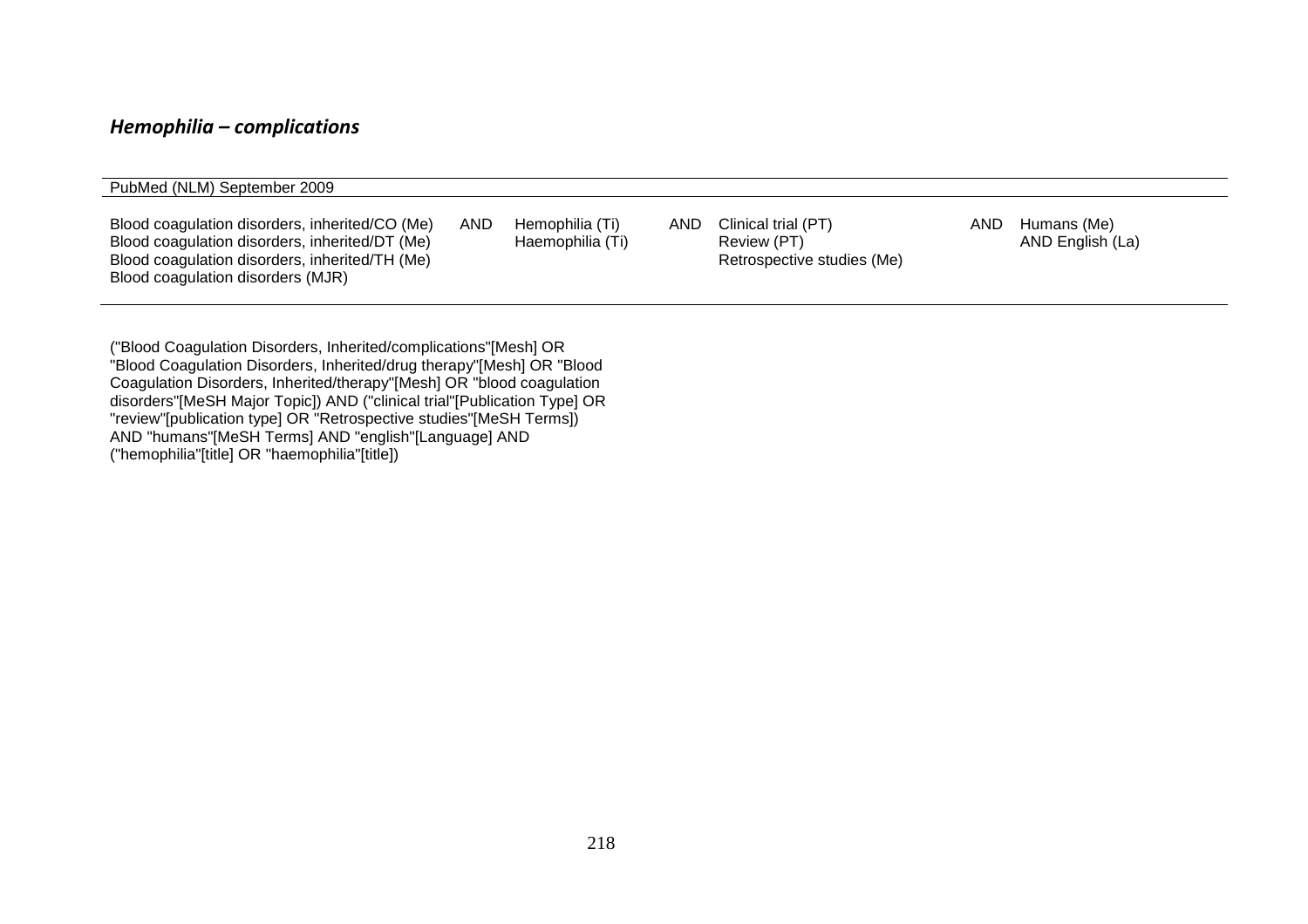## *Hemophilia – complications*

| Embase.com (Elsevier) September 2009                                                                                                                                                                      |            |                                     |      |                                                                                                                                                                                  |     |                                |
|-----------------------------------------------------------------------------------------------------------------------------------------------------------------------------------------------------------|------------|-------------------------------------|------|----------------------------------------------------------------------------------------------------------------------------------------------------------------------------------|-----|--------------------------------|
| Blood clotting disorder/DT (Exp, MJR)<br>Blood clotting disorder/TH (Exp, MJR)<br>Blood clotting disorder/DR (Exp, MJR)<br>Blood clotting disorder/CO (Exp, MJR)<br>Blood clotting disorder/SI (Exp, MJR) | <b>AND</b> | Hemophilia (Ti)<br>Haemophilia (Ti) | AND. | Clinical trial (Exp)<br>Intervention study (De)<br>Longitudinal study (De)<br>Prospective study (De)<br>Meta analysis (De)<br>Systematic review (De)<br>Retrospective study (De) | NOT | Thrombocytopenic purpura (Exp) |

(('blood clotting disorder'/exp/mj/dm\_dt,dm\_th,dm\_dr,dm\_co,dm\_si AND ('hemophilia':ti OR 'haemophilia':ti)) AND ('clinical trial'/exp OR 'intervention study':de OR 'longitudinal study':de OR 'prospective study':de OR 'meta analysis':de OR 'systematic review':de OR 'retrospective study':de) NOT 'thrombocytopenic purpura'/exp AND [embase]/lim)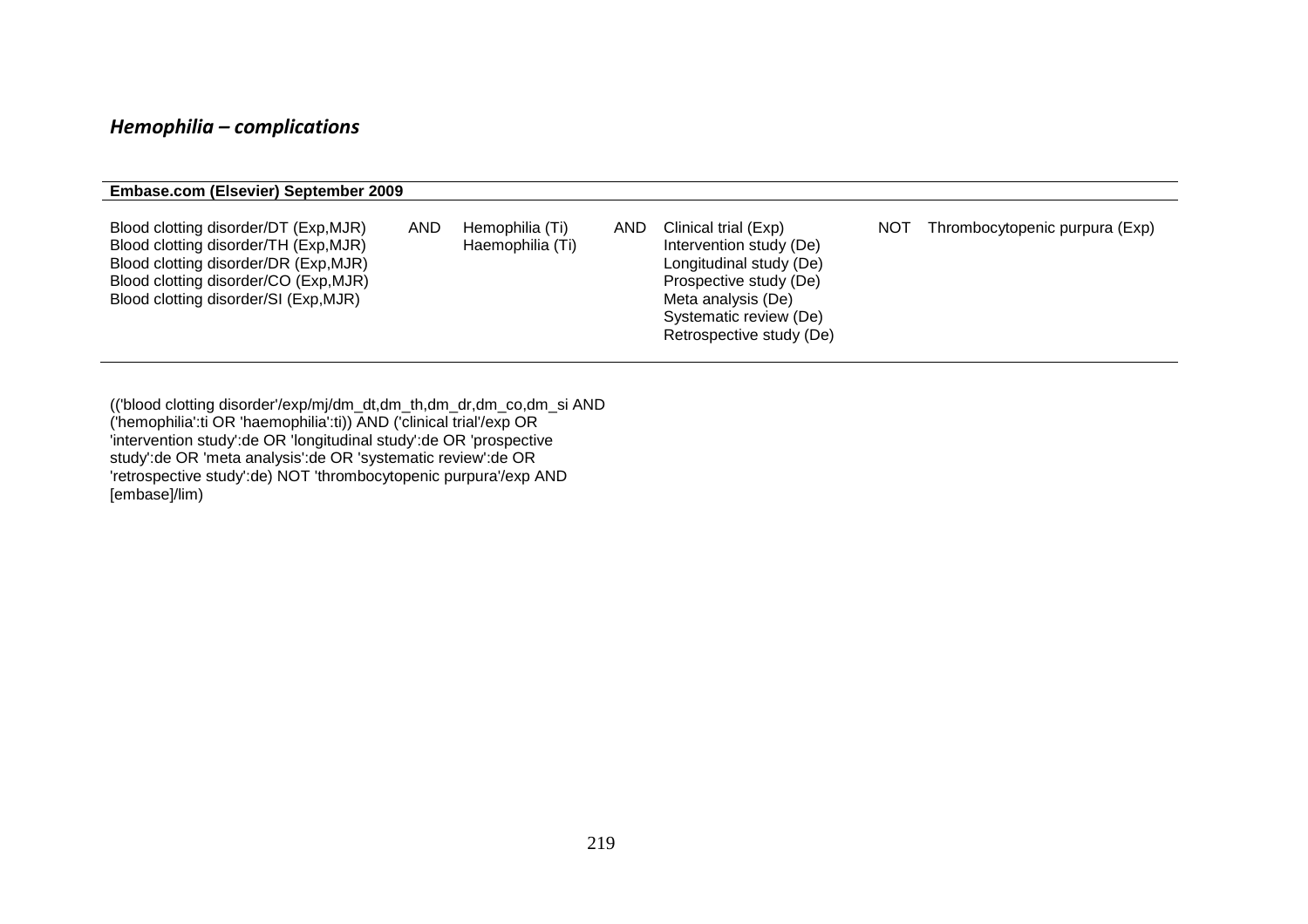## *Hemophilia – complications*

#### **CENTRAL (Wiley) September 2009**

Blood coagulation disorders, inherited/CO (Me) AND Hemophilia (Ti)<br>Blood coagulation disorders, inherited/DT (Me) Haemophilia (Ti) Blood coagulation disorders, inherited/DT (Me) Blood coagulation disorders, inherited/TH (Me)

- #1 [MeSH descriptor Blood Coagulation Disorders, Inherited](http://www3.interscience.wiley.com/cochrane/searchHistory?mode=runquery&qnum=1)  [explode all trees with](http://www3.interscience.wiley.com/cochrane/searchHistory?mode=runquery&qnum=1) 
	- [qualifiers: CO,DT,TH](http://www3.interscience.wiley.com/cochrane/searchHistory?mode=runquery&qnum=1)
- #2 [\(hemophilia\):ti OR \(haemophilia\):ti](http://www3.interscience.wiley.com/cochrane/searchHistory?mode=runquery&qnum=2)
- $#3$   $(*1$  AND  $#2)$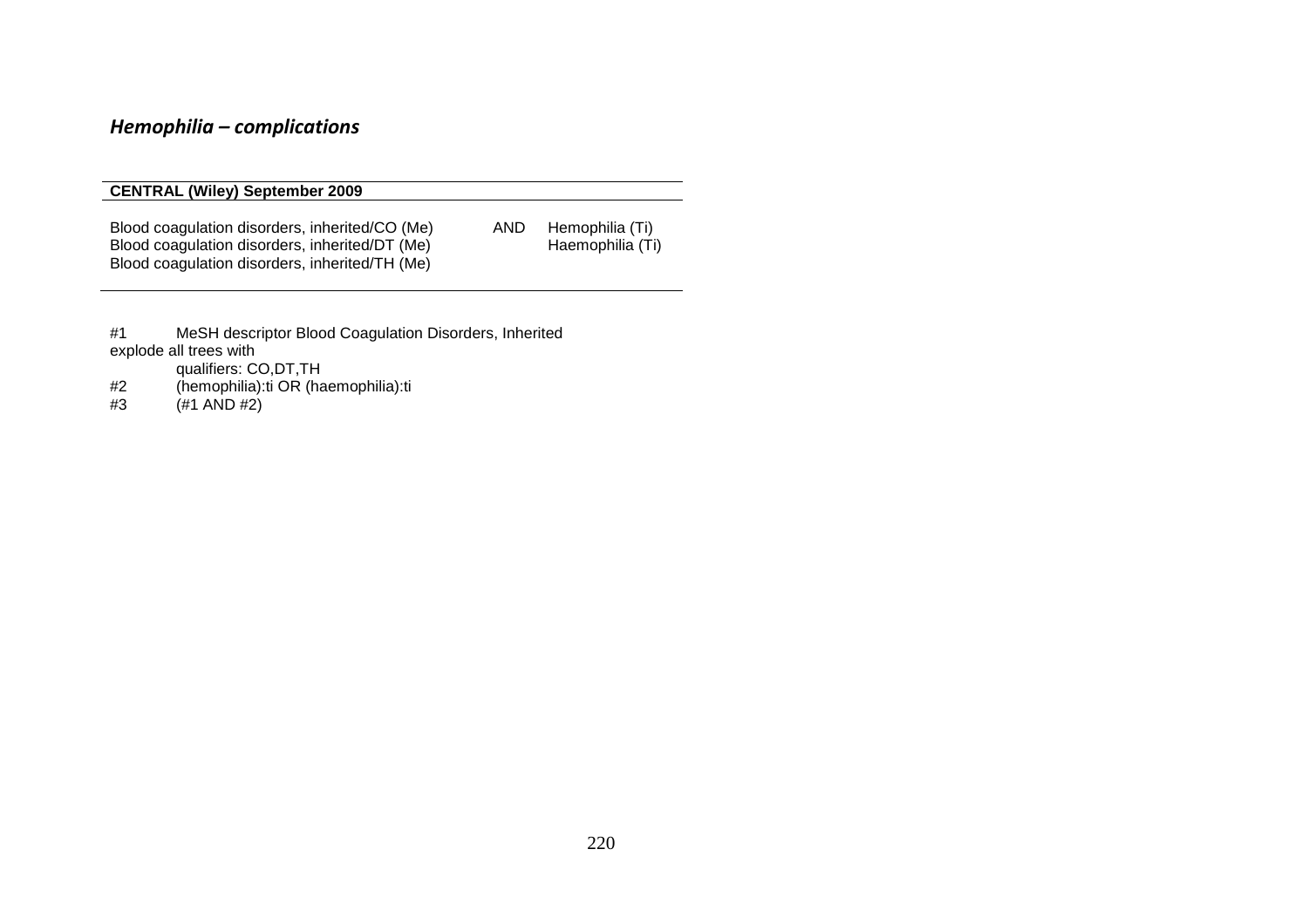### *Hemophilia – von Willebrand disease*

| PubMed (NLM) September 2009                                      |      |                                                                                                                                                                              |      |              |
|------------------------------------------------------------------|------|------------------------------------------------------------------------------------------------------------------------------------------------------------------------------|------|--------------|
| Von Willebrand disease/DT (Me)<br>Von Willebrand disease/TH (Me) | AND. | Clinical trial (PT)<br>Controlled cliinical trial (PT)<br>Meta analysis (PT)<br>Multicenter study (PT)<br>Randomized controlled trial (PT)<br>Review (PT)<br>Systematic (SB) | AND. | English (LA) |

(("von Willebrand Disease/drug therapy"[Mesh] OR "von Willebrand Disease/therapy"[Mesh]) AND ("clinical trial"[Publication Type] OR "controlled clinical trial"[Publication Type] OR "meta analysis"[Publication Type] OR "multicenter study"[Publication Type] OR "randomized controlled trial"[Publication Type] OR "review"[Publication Type] OR systematic[sb]) AND "english"[Language])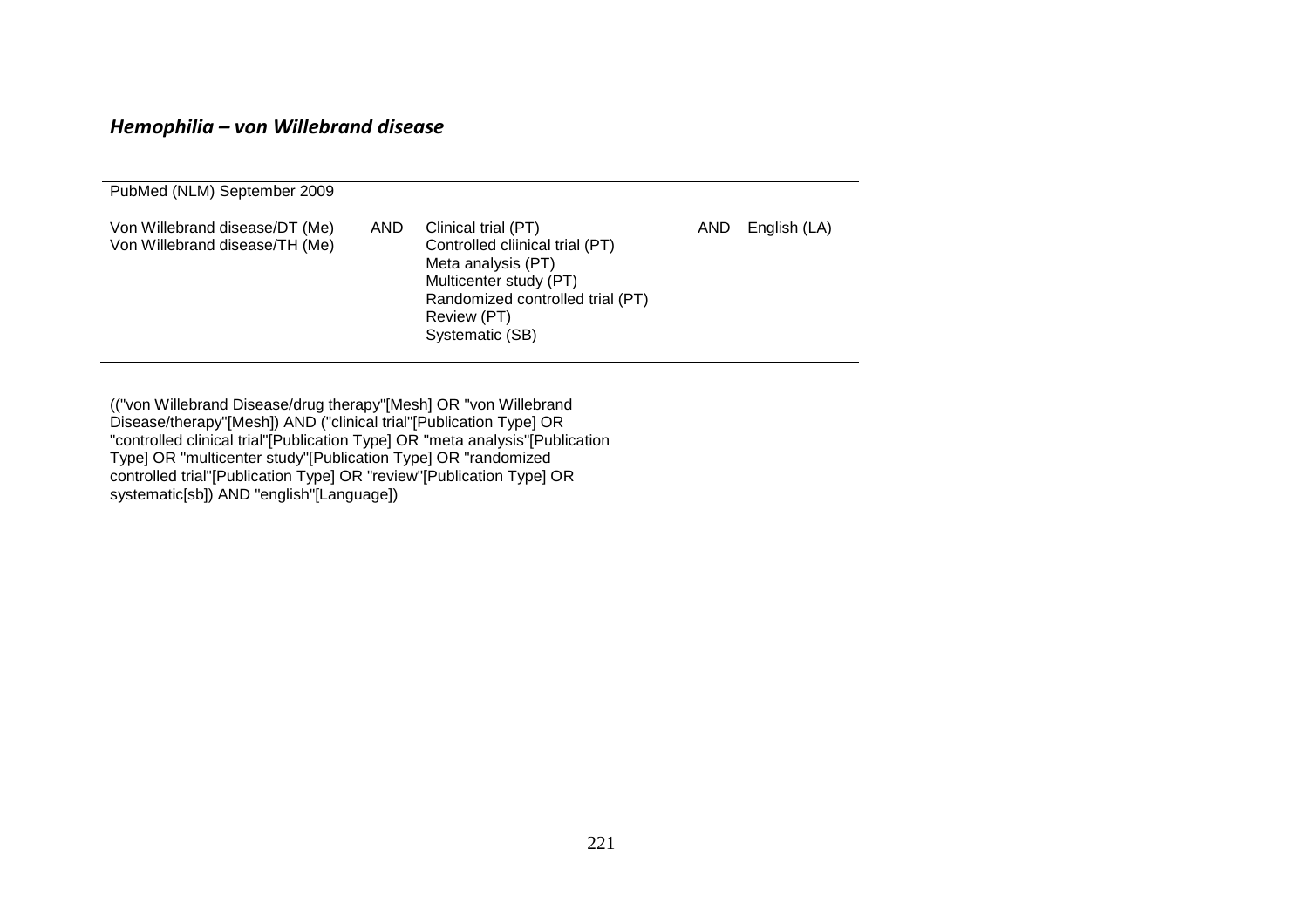## *Hemophilia – von Willebrand disease*

| <b>Embase.com (Elsevier) September 2009</b>                        |            |                                                                                                                                                                                                               |     |                                |
|--------------------------------------------------------------------|------------|---------------------------------------------------------------------------------------------------------------------------------------------------------------------------------------------------------------|-----|--------------------------------|
| Von willebrand disease/DT (Exp)<br>Von willebrand disease/TH (Exp) | <b>AND</b> | Clinical trial (Exp)<br>Intervention study (De)<br>Longitudinal study (De)<br>Prospective study (De)<br>Meta analysis (De)<br>Systematic review (De)<br>Random <sup>*</sup> (Ti)<br>Control <sup>*</sup> (Ti) | NOT | Thrombocytopenic purpura (Exp) |

('von willebrand disease'/exp/dm\_dt,dm\_th AND ('clinical trial'/exp OR 'intervention study':de OR 'longitudinal study':de OR 'prospective study':de OR 'meta analysis':de OR 'systematic review':de OR random\*:ti OR control\*:ti) NOT 'thrombocytopenic purpura'/exp AND [embase]/lim)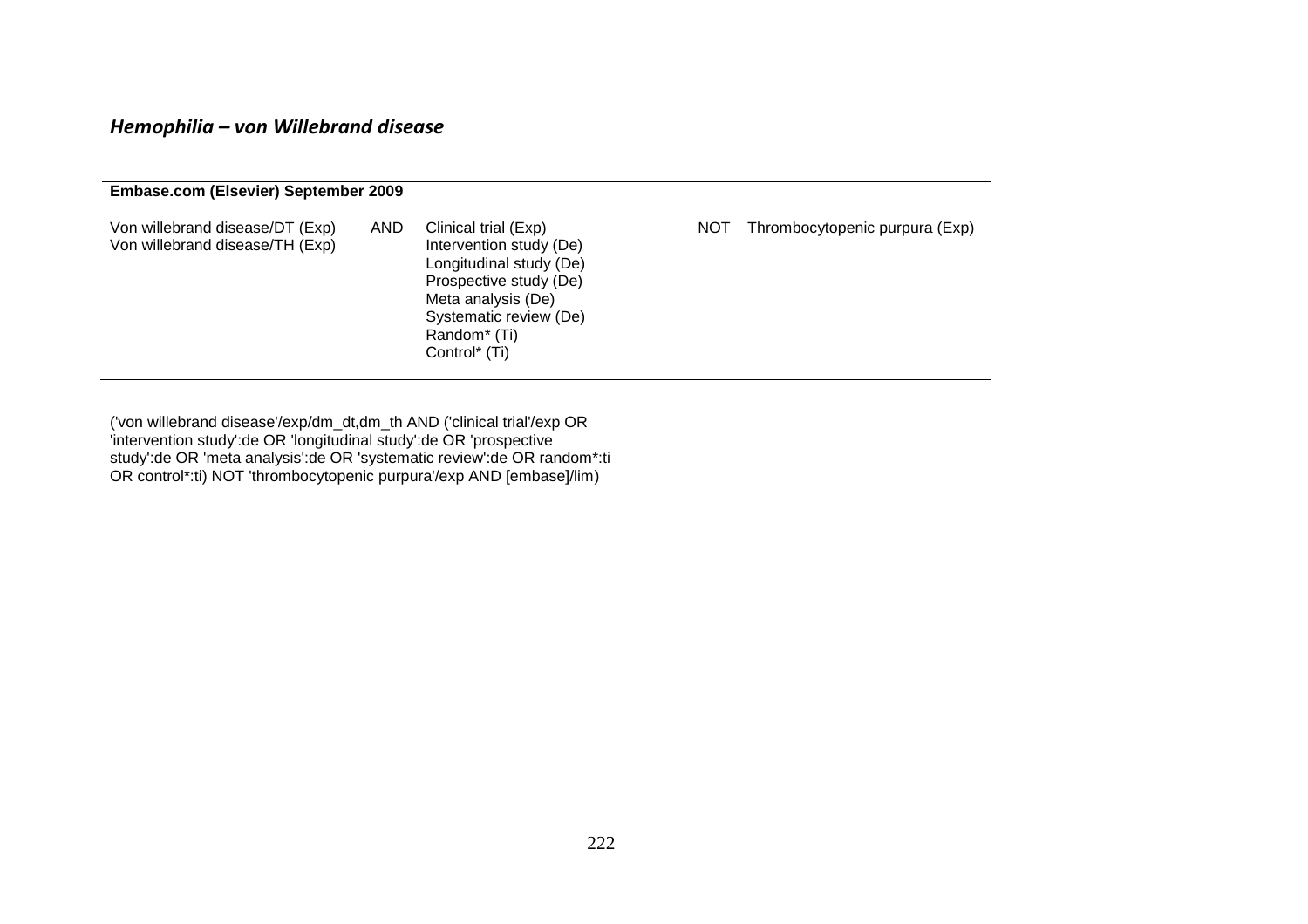*Hemophilia – von Willebrand disease*

**CENTRAL (Wiley) September 2009**

Von willebrand disease/DT (Me) Von willebrand disease/TH (Me)

#1 [MeSH descriptor von Willebrand Disease explode all trees with](http://www3.interscience.wiley.com/cochrane/searchHistory?mode=runquery&qnum=1)  [qualifiers:](http://www3.interscience.wiley.com/cochrane/searchHistory?mode=runquery&qnum=1)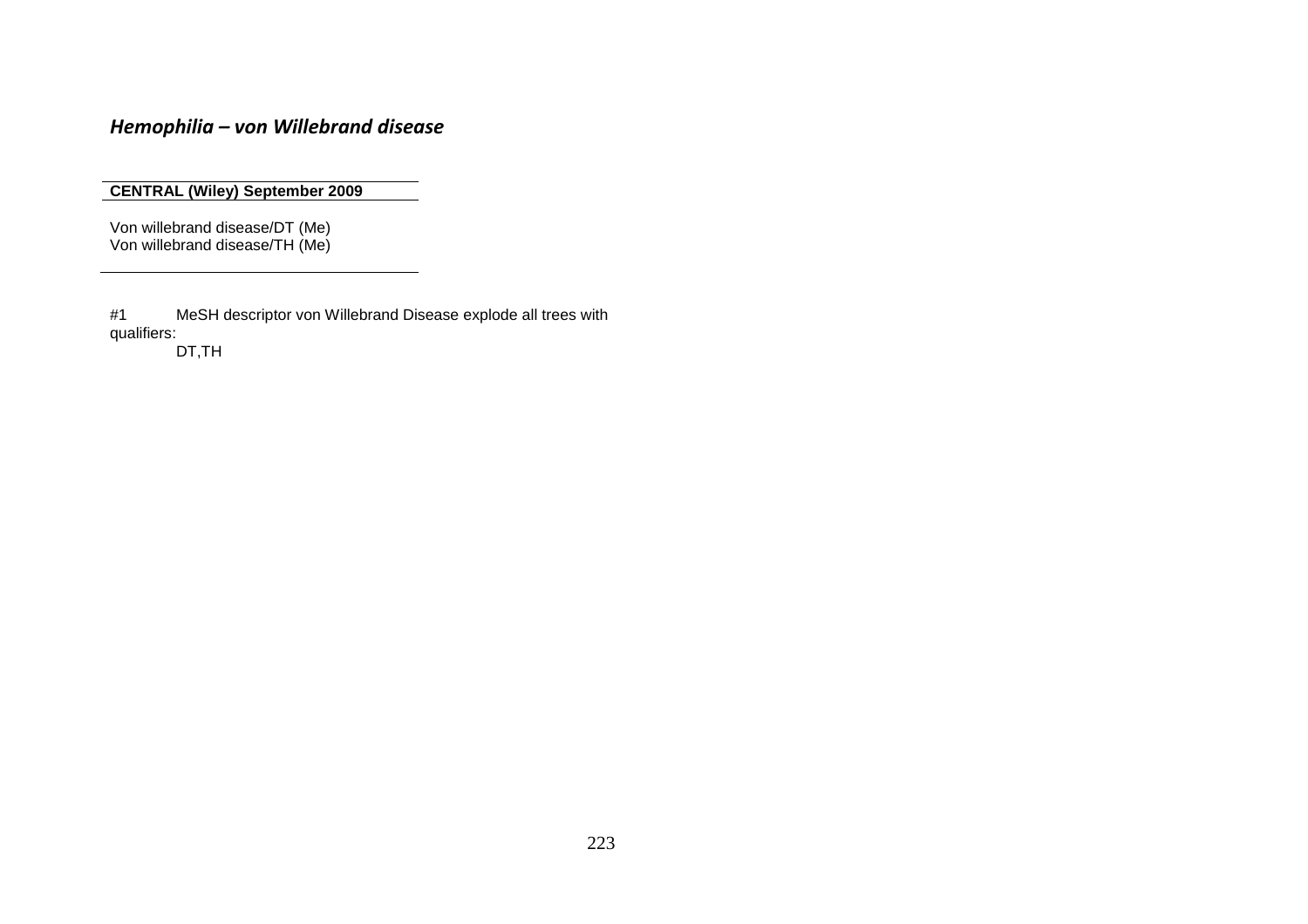## *Hemophilia – immune tolerance*

| PubMed (NLM) September 2009                                                            |            |                                                                                     |      |              |
|----------------------------------------------------------------------------------------|------------|-------------------------------------------------------------------------------------|------|--------------|
| Immune tolerance induction (TiAb)<br>Tolerance induction (Ti)<br>Immune tolerance (Ti) | <b>AND</b> | Hemophilia (Ti)<br>Haemophilia (Ti)<br>Blood coagulation disorders, inherited (MJR) | AND. | English (LA) |

(("immune tolerance induction"[Title/Abstract] OR "tolerance induction"[Title] OR "immune tolerance"[Title]) AND ("hemophilia"[title] OR "haemophilia"[title] OR "Blood Coagulation Disorders, Inherited"[MeSH Major Topic]) AND "english"[Language])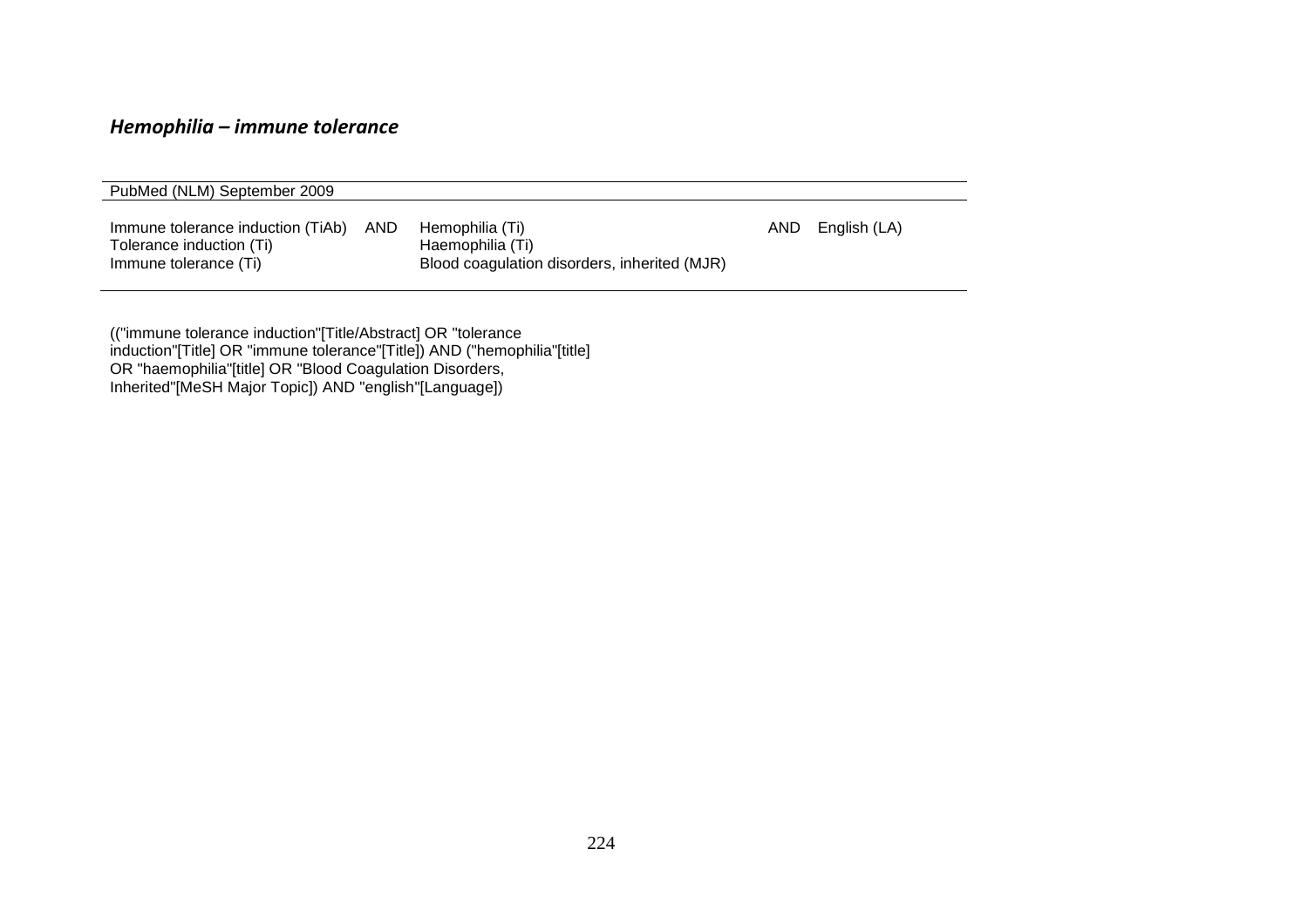### *Hemophilia – immune tolerance*

**Embase.com (Elsevier) September 2009**

Immune tolerance induction (TiAb) AND Hemophilia (Ti)<br>Tolerance induction (Ti) Haemophilia (Ti) Tolerance induction (Ti)<br>Immune tolerance (Ti) Blood clotting disorders (Exp,MJR)

Limits: English (LA)

(('immune tolerance induction':ti,ab OR 'tolerance induction':ti OR 'immune tolerance':ti) AND ('hemophilia':ti OR 'haemophilia':ti OR 'blood clotting disorder'/exp/mj) AND [english]/lim AND [embase]/lim)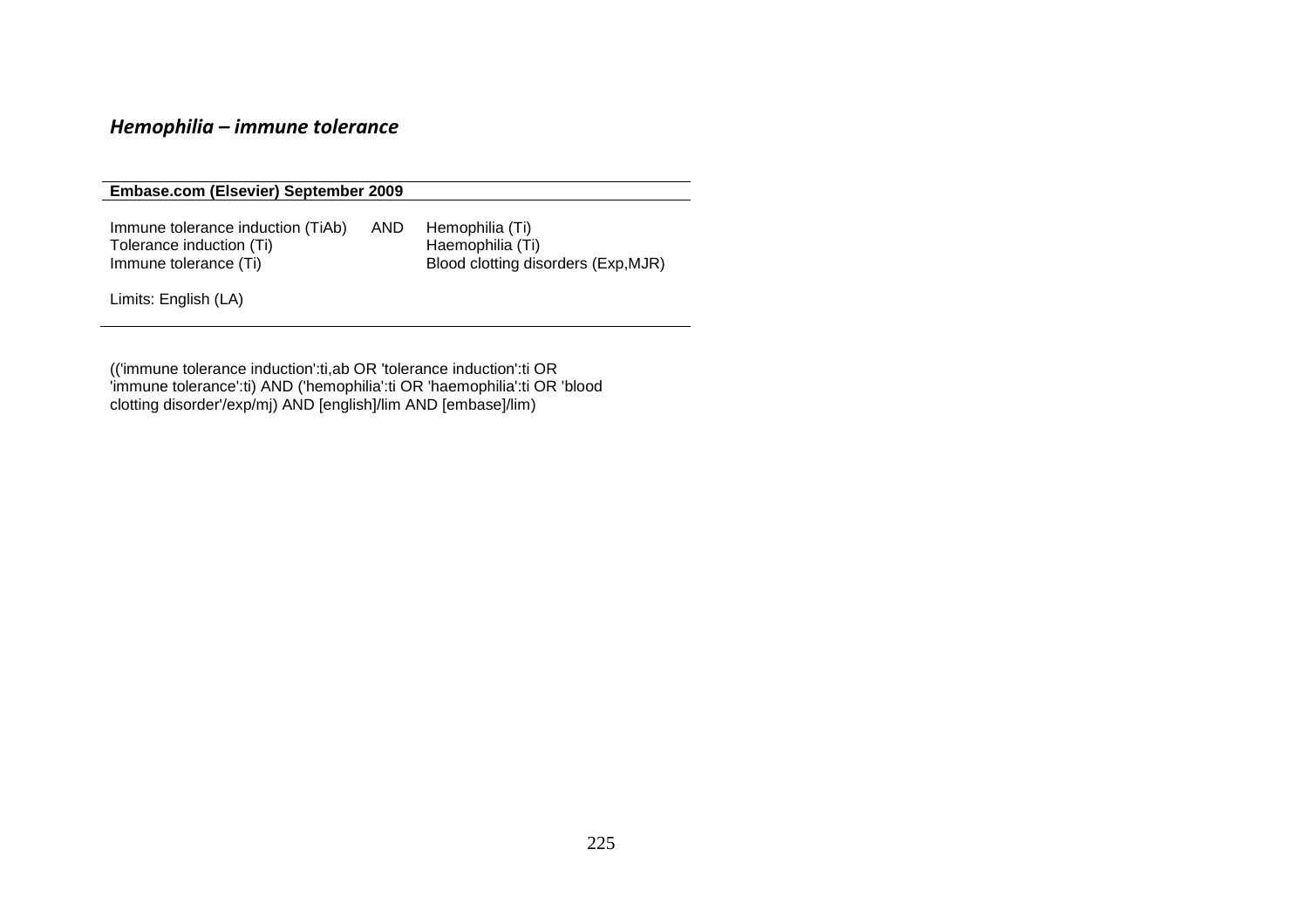# *Hemophilia – immune tolerance*

|                                                                                                                                                                           | <b>CENTRAL (Wiley) September 2009</b>                                                                                                                                                     |  |                                                                                                                    |  |  |  |  |
|---------------------------------------------------------------------------------------------------------------------------------------------------------------------------|-------------------------------------------------------------------------------------------------------------------------------------------------------------------------------------------|--|--------------------------------------------------------------------------------------------------------------------|--|--|--|--|
| AND.<br>Immune tolerance induction (TiAb)<br>Hemophilia (Ti)<br>Haemophilia (Ti)<br>Tolerance induction (Ti)<br>Blood coagulation disorders (Me)<br>Immune tolerance (Ti) |                                                                                                                                                                                           |  |                                                                                                                    |  |  |  |  |
| #1<br>#2<br>#3<br>trees<br>#4<br>trees<br>#5                                                                                                                              | (immune tolerance induction): ti, ab OR (tolerance)<br>induction): ti OR (immune)<br>tolerance):ti<br>(hemophilia): ti OR (haemophilia): ti<br>$(\#1 \text{ AND } (\#2 \text{ OR } \#3))$ |  | MeSH descriptor Blood Coagulation Disorders explode all<br>MeSH descriptor Blood Coagulation Disorders explode all |  |  |  |  |